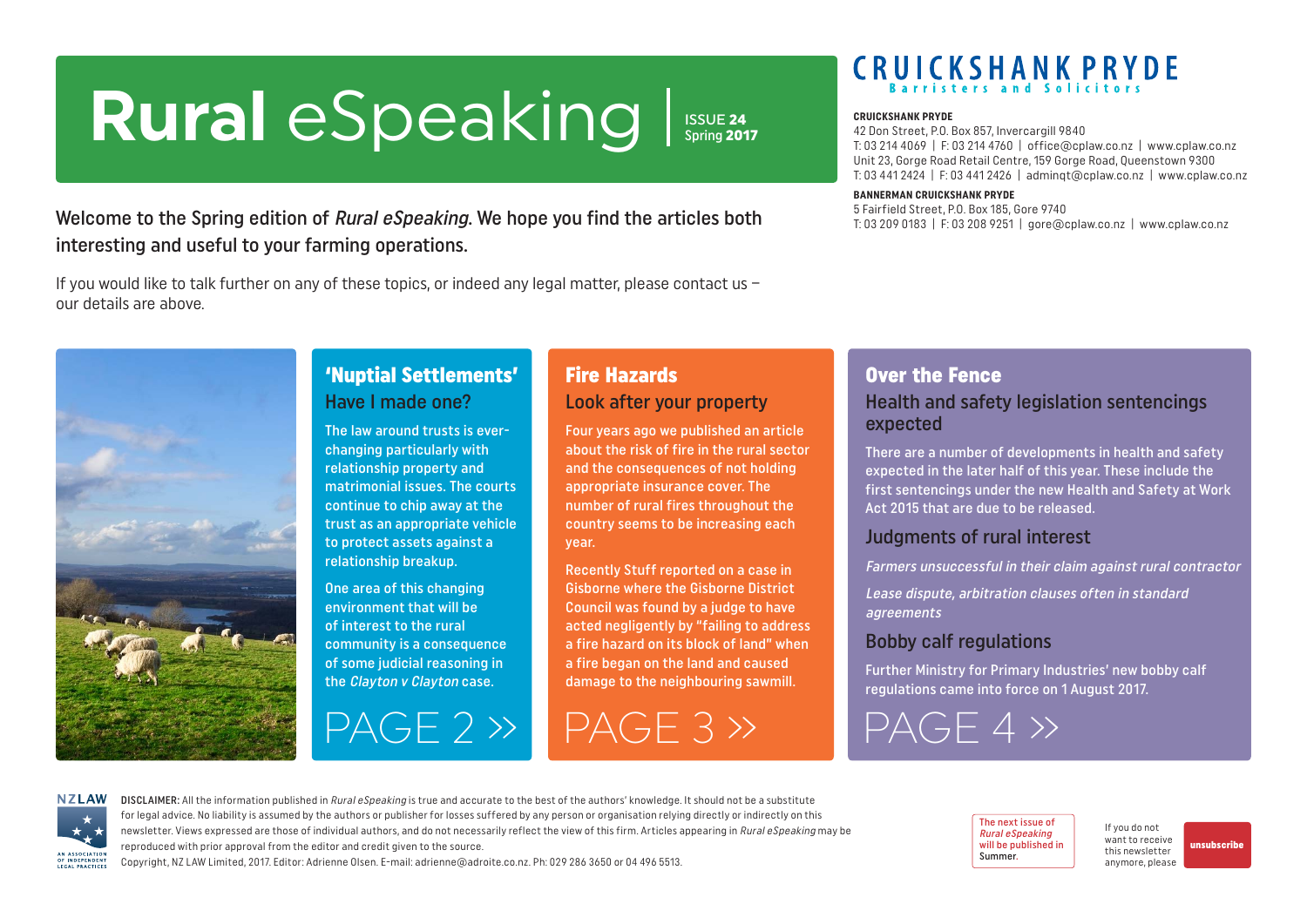#### 1 Clayton v Clayton [2015] NZSC 30

2 Kidd v Van Den Brink HC Auckland CIV 2009-404-4694, 21 December 2009

### <span id="page-1-0"></span>Rural *eSpeaking* | Spring 2017

# 'Nuptial Settlements'

Have I made one?

The law around trusts is everchanging particularly with relationship property and matrimonial issues. The courts continue to chip away at the trust as an appropriate vehicle to protect assets against a relationship breakup.

#### The Clayton case

One area of this changing environment that will be of interest to the rural community is a consequence of some judicial reasoning in the *Clayton v Clayton<sup>1</sup>* case. There will be particular interest in the comments made in relation to 'nuptial settlements' and s182 of the Family Proceedings Act 1980.

S182 of the Family Proceedings Act provides, amongst other things, the following:

"… the Family Court may enquire into the existence of any agreement between the parties to the marriage or civil union for the payment of maintenance or relating to the property of the parties or either of them or any anti nuptial or post nuptial settlement made on the parties [our underline] and may make such orders

with reference to the application of the whole or any part of any property settled or the variation of the terms of any such agreement or settlement either for the benefit of the children of the marriage or civil union or of the parties to the marriage or civil union or either of them, as the courts then think fit."

In the Clayton case the Supreme Court agreed with previous judgments that a nuptial settlement is "any arrangement that makes some form of continuing provision for both or either of the parties to a marriage in their capacity as spouses, with or without provision for their children."

It is not uncommon in the farming situation for there to be several homes owned by a trust that owns the farm, and for various family members to live in those homes with their spouses and their children. Often the trust that owns the land was settled some time ago, often by either the parents or grandparents of those occupying the homes. Until recently, it wouldn't have been contemplated that those homes could be at issue in the context of a relationship breakup.

Previously it had been fairly clear that, for example, if a farmer owned the farm in his or her own name, then got married and

transferred it into a family trust of which the husband and wife, and children were beneficiaries, that would be regarded as a nuptial settlement for the purposes of s182 and therefore the court could make orders in relation to it, if the marriage broke down.

#### Now the Kidd case

It now appears, however, that the courts may well be prepared to go further than that, as shown in the Kidd v Van Den Brink<sup>2</sup> case. There the Hilversum Trust was settled in 1990 for the benefit of Mr Van Den Brink Senior's wife and children as well as any spouse of any of their children. In 1998 Mr Van Den Brink's son Steven began living with Ms Kidd; they subsequently married and had a child. The Hilversum Trust provided a home for the family and paid the outgoings. provided furnishings and also assisted in the provision of a loan to help with a business for Steven and his wife. Steven and his wife separated in 2006 and Ms Kidd made an application under s182 for provision to be made out of the Hilversum Trust for her based on the 'settlement' made on her and Steven during their marriage, ie: the provision of the house, loan and so on.

Ms Kidd failed in the first instance but leave was given to appeal which, given the

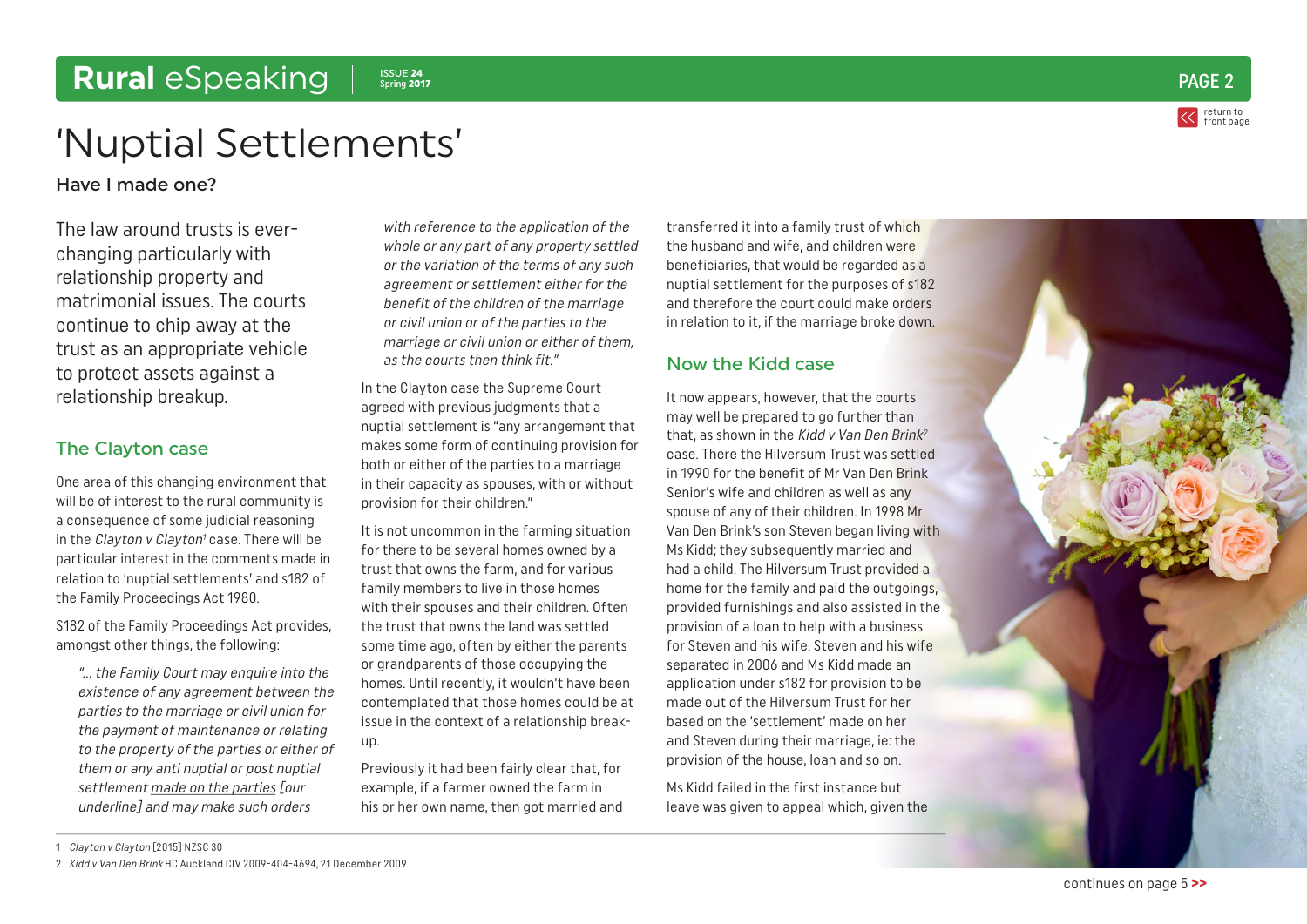# <span id="page-2-0"></span>Rural *eSpeaking* | Spring 2017





# Fire Hazards

### Look after your property

Four years ago we published an article about the risk of fire in the rural sector and the consequences of not holding appropriate insurance cover (Rural eSpeaking, Issue 12, Winter–Spring 2013). The number of rural fires throughout the country seems to be increasing each year.

### Gisborne fire

Recently Stuff reported on a case in Gisborne3 where the Gisborne District Council was found by a judge to have acted negligently by "failing to address a fire hazard on its block of land" when a fire began on the land and caused damage to the neighbouring sawmill owned by Double J Smallwoods Limited. The judge ordered the council to pay Double J Smallwoods' owners more than \$875,000 in damages for the loss caused by the fire, which had occurred some seven years before.

The council's property and the sawmill border each other and, when the fire started allegedly on the council land, the sawmill

owners sued the council. They alleged the council had allowed grass and weeds on its land to become overgrown and that posed a fire hazard. They argued that if the council had kept the land cleared and maintained properly the fire hazard would have been much reduced and, therefore, the risk of this fire spreading would also have been much reduced.

The council said that vegetation is a normal and reasonable use of land, and that the fire wasn't started by them. KiwiRail also had adjoining land and there was some issue as to whether the fire started on the KiwiRail land. This was of interest, because in 2001 the council had actually written to KiwiRail saying that, in the council's opinion, the condition of KiwiRail's land posed a fire hazard and, in particular, "this type of overgrowth is dangerous, particularly when next to a timber yard." This correspondence by the council came back to haunt it as apparently the council's land was in exactly the same condition. The council is appealing the judge's decision.

#### Implications for rural dwellers

The main point here is that for the rural community, you're facing the same issues that are in the Gisborne case.

There is also the problem of changing land use. The Hawkes Bay fires last summer spread through areas forested with pine trees; 50 years ago those same areas would have been drier and devoid of any grass over summer leaving little or nothing to burn. In the Port Hills fire situation in Christchurch in February this year, lifestyle developments in the area have also changed the use of that land.

What the Gisborne case does show, is that a risk of liability for fire is real and doesn't necessarily involve any positive act on a landowner to incur liability. The need to ensure that the fire risk is properly mitigated is clear and, while the need to effect and maintain proper insurance cover is obviously a necessity, prevention is always better than cure. The mere fact that vegetation might be natural and it's a reasonable use of land does not necessarily protect an owner against liability.

As an aside, the reason that the sawmill owners themselves needed to take action against the council was that they were under-insured; they needed to pursue the council on their own account for their losses.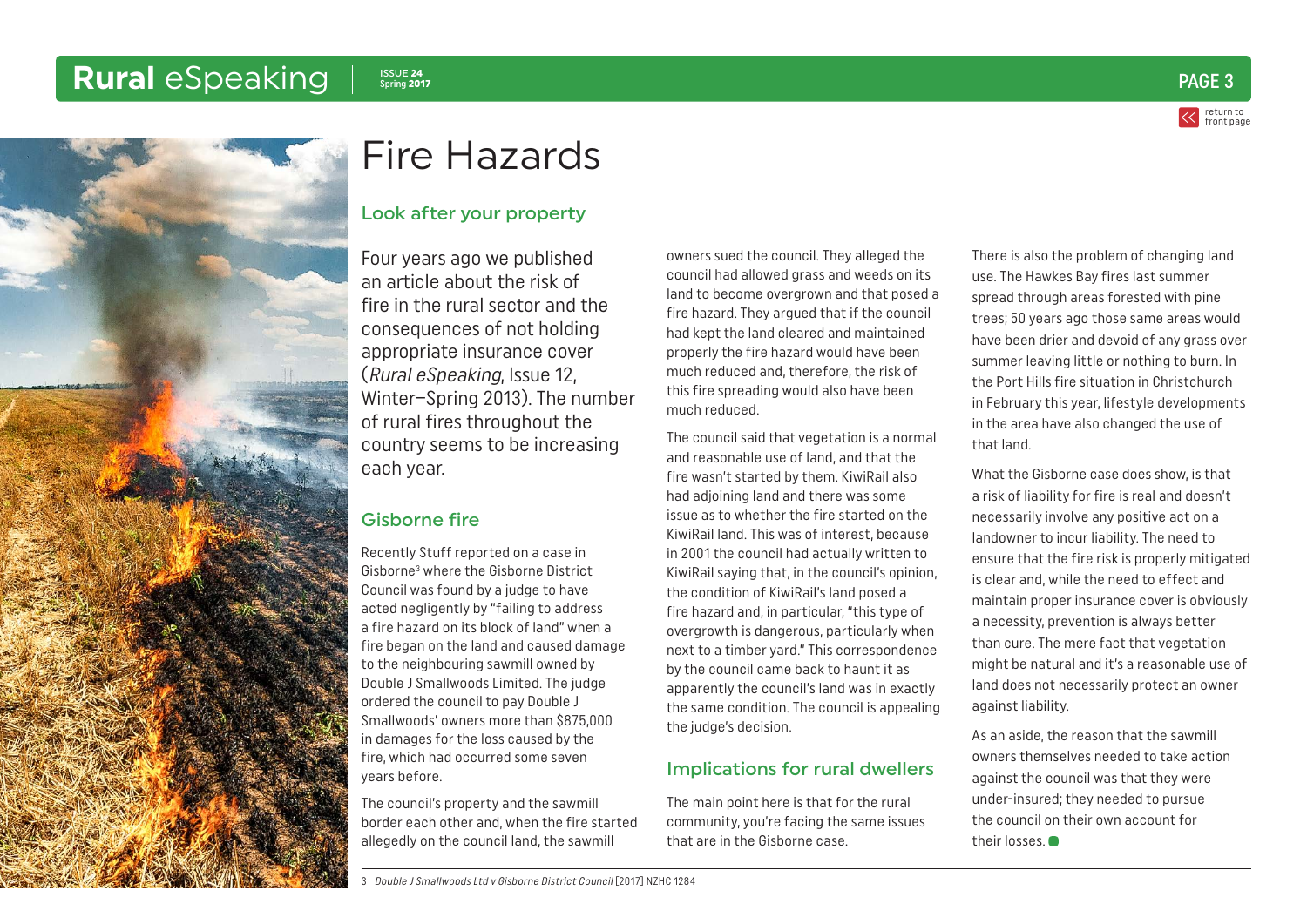# <span id="page-3-0"></span>**Rural** eSpeaking I SOUE 24



# Over the Fence

#### Health and safety legislation sentencings expected

There are a number of developments in health and safety expected later this year. These include the first sentencings under the new Health and Safety at Work Act 2015 that are due to be released. As well, WorkSafe is expected to launch its Health and Safety Improvement Performance Toolkit.

We will continue to monitor this and update you in the next edition of Rural eSpeaking due in summer.

#### Judgments of rural interest

#### Farmers unsuccessful in their claim against rural contractor

In May this year the High Court released its judgment in the case of A P and A W Hughes Limited v Lyall.<sup>4</sup> In 2014 Allan Lyall was contracted by A P and A W Hughes Limited to harvest a pea and barley crop for silage. When the silage was opened for feeding, which was three months after harvest, it

was found to be in poor condition. The farmers attempted to sue the contractor for \$300,000 worth of damage to the silage crop seeking compensation for the loss of winter feed.

The High Court found that the contractor used the skills expected of a reasonably competent silage contractor to implement the fall-back option of cut rake and chop that was agreed to by the farmers at the time of harvest. Despite this, soil was still incorporated in the silage by this process resulting in a loss of silage quality. The judge found the silage was poor quality because the crop was over-matured when it was harvested and this was not the contractor's fault; it was simply the consequence of adopting an option agreed to by the parties to address the circumstances.

The court considered whether there were implied terms in the verbal contract between the farmer and contractor. It concluded there were, but the scope of these must be considered in light of circumstances which dictate a change.

It is crucial, at all times, to remember the importance of verbal discussions when engaging or providing services, and how these are to be provided or undertaken.

#### Lease dispute, arbitration clauses often in standard agreements

In June this year, the High Court delivered its judgment in the case of Green Road Cattle Company Limited v Southhead Holdings Limited<sup>5</sup>.

In 2016 lease arrangements were entered into by Green Road Cattle Company Limited to lease land from Southhead Holdings Limited. A standard form Federated Farmers lease was signed by both parties. It was acknowledged at the time that the land was not in the best condition for farming and, in acknowledgement of this, a lower rental was agreed for a portion of the lease period.

Differences arose over the extent of remediation and investment required to the property. The lessee asked to renegotiate the lease or not renew it. The lessor believed this amounted to a surrender of

the lease by the lessee and gave an end date. The relationship between the parties deteriorated and cross applications were made to the court. Despite the lease agreement containing a dispute resolution clause providing for arbitration, as an interim measure the court maintained the status quo of the lease and restrained eviction of the lessee as long as its obligations under the lease were met. An order was made referring the parties to arbitration.

Arbitration involves the determination of a dispute by one or more independent third parties (the arbitrators) rather than by a court. The dispute resolution provisions in contractual arrangements are often overlooked. It is important, however, these are understood and followed when any dispute arises.  $\bullet$ 

#### Bobby calf regulations

Further Ministry for Primary Industries new bobby calf regulations came into force on 1 August 2017. Details are available [here](http://www.mpi.govt.nz/law-and-policy/legal-overviews/animal-welfare/animal-welfare-regulations/caring-for-bobby-calves/).